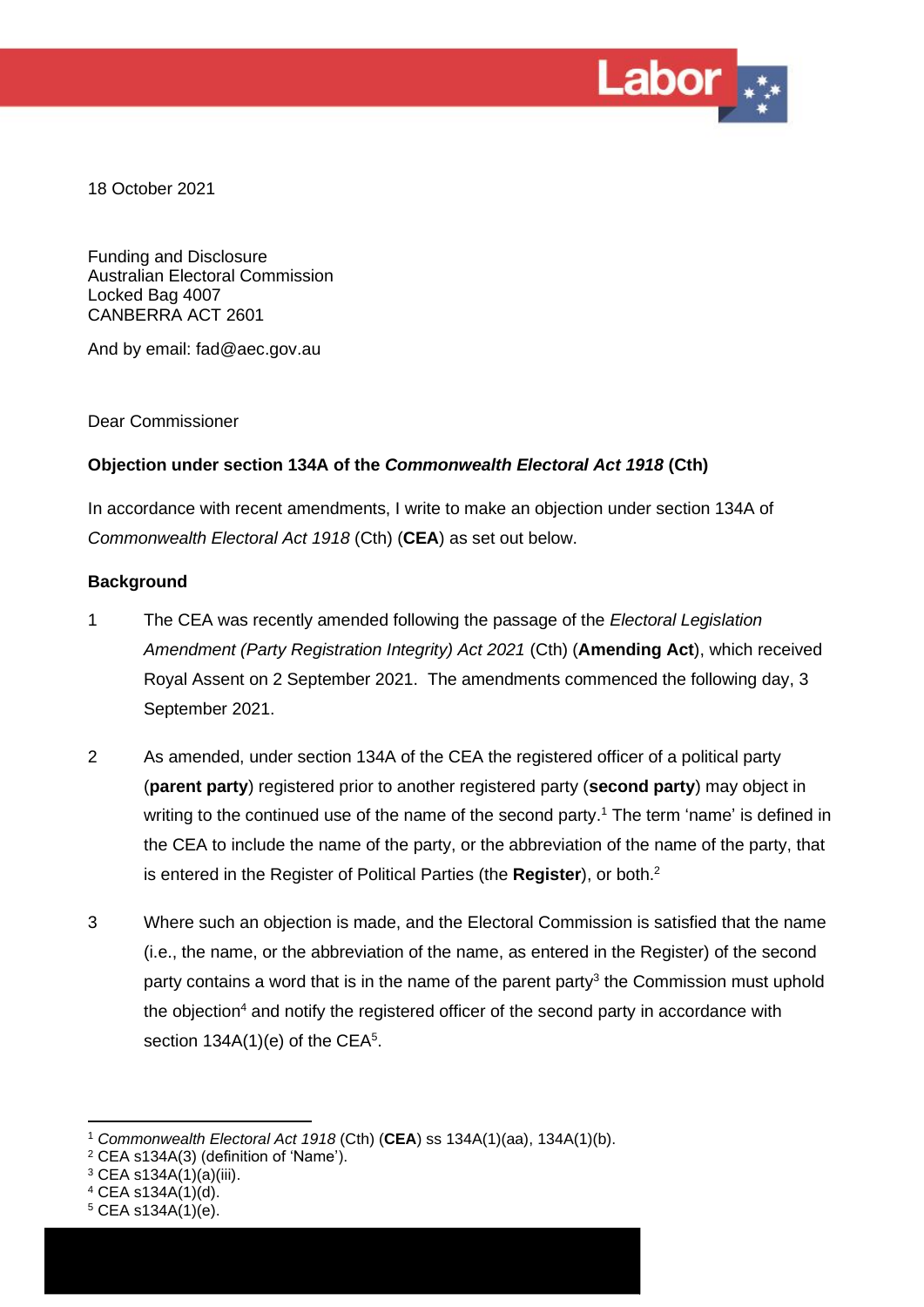# **Objection under section 134A(1)(b) of the CEA**

4 As the registered officer of the Australian Labor Party (**ALP**) this letter serves as my objection under section 134A(1)(b) of the CEA to the continued use of the name "Democratic Labour Party" entered in the Register, and the abbreviation "Labour DLP" entered in the Register, by that so named registered political party (the **DLP**). The basis of this objection is set out below.

# **Section 134A(1)(aa) of the CEA – parent party and second party**

- 5 The ALP was first registered under the CEA on 31 May 1984.<sup>6</sup> The DLP was first registered on 20 July 1984.<sup>7</sup> These registrations were in accordance with the provisions now set out at section 126 of the CEA.
- 6 Accordingly, for the purposes of section 134A(1)(aa) of the CEA, the ALP is the 'parent party' and the DLP is the 'second party'.

# **Section 134A(1)(a)(iii) of the CEA – the name (i.e., the name, and abbreviation, entered in the Register) of the second party contains a word that is in the name of the parent party**

- 7 The name of the parent party (i.e. the ALP) that is entered in the Register is "Australian Labor Party (ALP)".<sup>8</sup>
- 8 The name of the second party (i.e. the DLP) that is entered in the Register is "Democratic Labour Party".<sup>9</sup> The abbreviation, entered in the Register, of the name of the second party is "Labour DLP". 10

<sup>8</sup> Australian Electoral Commission, *Current Register of Political Parties* (Web Page, 21 September 2021) Australian Labor Party (ALP) - Name of party

<https://www.aec.gov.au/Parties\_and\_Representatives/party\_registration/Registered\_parties/>

<https://www.aec.gov.au/Parties\_and\_Representatives/party\_registration/Registered\_parties/> <sup>10</sup>Australian Electoral Commission, *Current Register of Political Parties* (Web Page, 21 September 2021) Democratic Labour Party – Registered abbreviation

<https://www.aec.gov.au/Parties\_and\_Representatives/party\_registration/Registered\_parties/>

<sup>6</sup> Australian Electoral Commission, *Current Register of Political Parties* (Web Page, 21 September 2021) Australian Labor Party (ALP)

<sup>&</sup>lt;https://www.aec.gov.au/Parties\_and\_Representatives/party\_registration/Registered\_parties/> <sup>7</sup> Australian Electoral Commission, *Current Register of Political Parties* (Web Page, 21 September 2021) Democratic Labour Party

<sup>&</sup>lt;https://www.aec.gov.au/Parties\_and\_Representatives/party\_registration/Registered\_parties/>

<sup>9</sup> Australian Electoral Commission, *Current Register of Political Parties* (Web Page, 21 September 2021) Democratic Labour Party – Name of party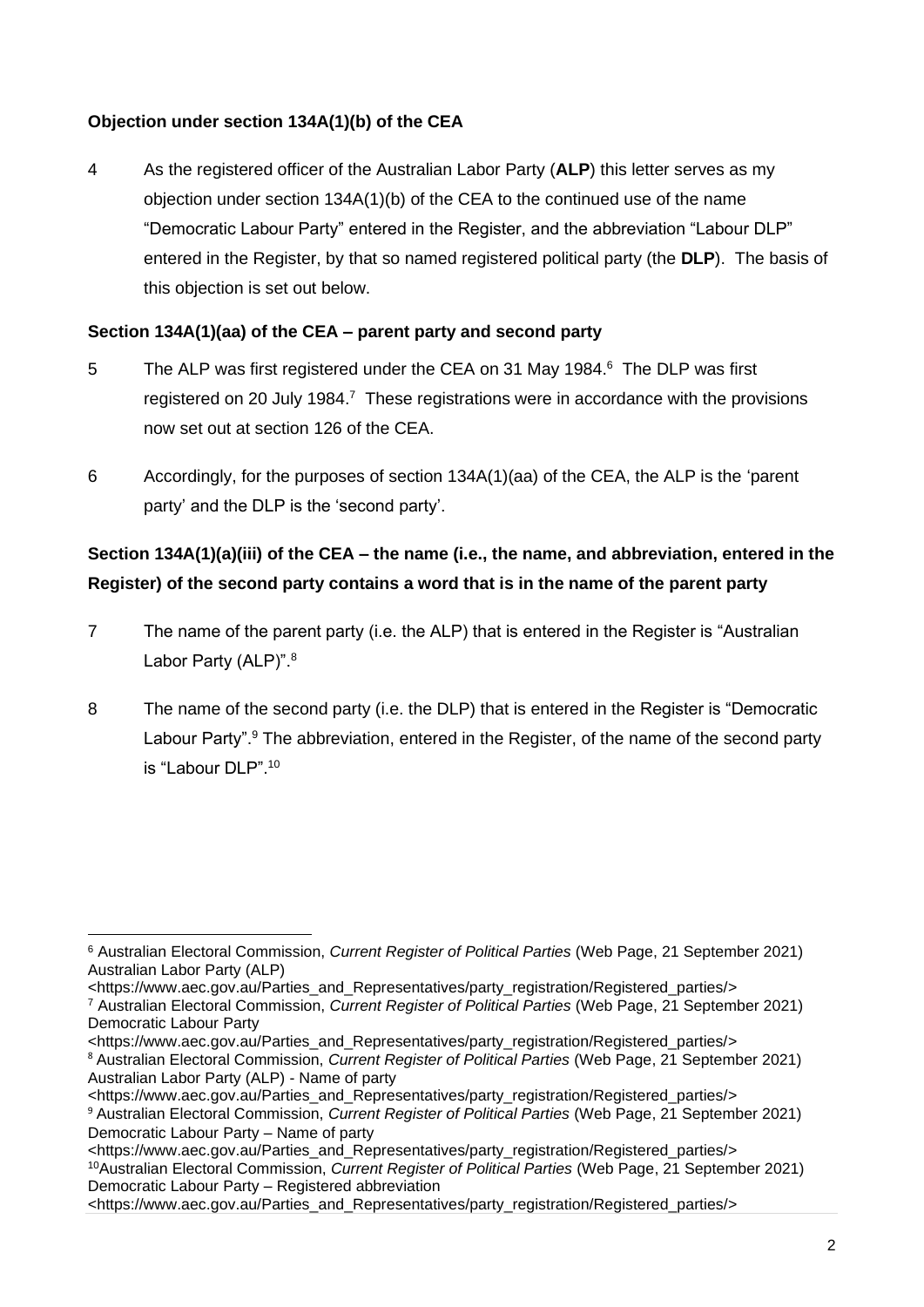- 9 As noted above, the definition of the term "name" for the purposes of section 134A of the CEA includes the name of the party, or the abbreviation of the name of the party, that is entered in the Register, or both.<sup>11</sup>
- 10 Applying the above, the parent party (the ALP) has in its name entered in the Register the word "Labor". The second party (the DLP) also has in its name entered in the Register, and in the abbreviation of its name entered in the Register, that same word, entered with the spelling "Labour".
- 11 With respect to the spelling of a word, in accordance with section 129(6) of the CEA, in applying section 134A(1)(a)(iii) of the CEA in relation to a word, other grammatical forms, and commonly accepted variants (including abbreviations, contractions or alternative forms), of the word are to be treated in the same way as the word.
- 12 Applying section 129(6) of the CEA in relation to the word "Labor", instances of the word "Labor" being spelt with the addition of the letter "u" so as to be spelt "Labour" are be treated in the same way as the word "Labor". That is because "Labour" is a grammatical form or commonly accepted variant of the word "Labor".
- 13 In support, I note that the Explanatory Memorandum to the Amending Act provides that section 129(6) of the CEA is intended to cover pluralisation and commonly accepted spelling variants of a word. The example given in the Explanatory Memorandum are the variations "color" and "colours", which are relevantly similar to the variations of Labor and Labour.<sup>12</sup>
- 14 In further support, I note that the Macquarie Dictionary at the entry "Labor" states: "*noun* → *labour."* with no furth entry.<sup>13</sup> The entry "Labour" states *"noun* Also, labor. […] -*verb* (*i*) Also, labor. […] -*verb* (*t*) Also, labor. […] -*adjective* Also, labor."<sup>14</sup> Notably, the Macquarie Dictionary at the entry for "Labour" also provides that with respect to the spelling variant " our":

"a suffix of nouns denoting state or condition, a quality or property, etc., as in *ardour, colour, honour, labour*.

Also, **-or**. [Middle English, from Anglo-French (= French *-eur*), from Latin *-or* -OR]

**Usage:**

<sup>11</sup> CEA s134A(3) (defintion of 'Name').

<sup>12</sup> Explanatory Memorandum, Electoral Legislation Amendment (Party Registration Integrity) Bill 2021, para 17.

<sup>13</sup> *Macquarie Dictionary* (online at 28 September 2021) 'Labor'.

<sup>14</sup> *Macquarie Dictionary* (online at 28 September 2021) 'Labour' (def 1 – 15).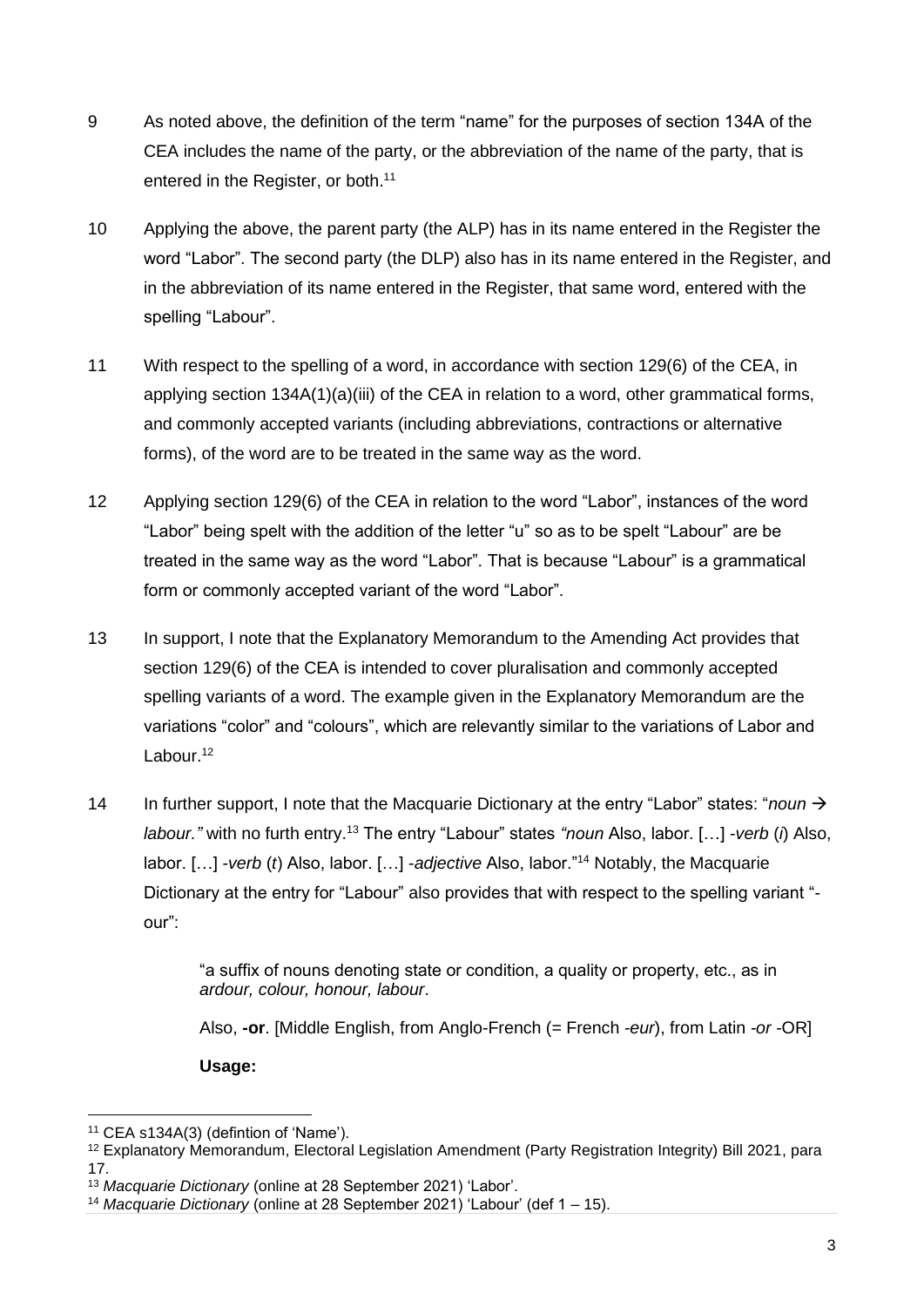Many words ending in **-our**, such as *colour*, *honour* and *vigour*, can also be spelt with *-or*. This variation arose in England in the 17th century, when some theorists believed words ought to be spelt according to their origins. The words from French were supposed, in this case, to be spelt with *-our* and those directly from Latin with  *or*. As people were not always sure from which language a word came, there was some confusion, and more and more people felt it best to use *-or* for all of them. The trend ran its full course in the US where *-or* is always used. However, it was halted in England by Samuel Johnson`s dictionary of 1755. He allowed some of these words, such as error, horror and terror, to go to -or, but the rest were fixed with -our.

In Australia, as in Britain, the most common spelling of these words is with -our, although -or is often used and certainly occurs consistently in a large number of magazines and newspapers."<sup>15</sup>

- 15 Accordingly, the name of the second party (the DLP) (that is, both the name, and the abbreviation of the name, entered in the Register for the second party), contains a word that is in the name of the parent party (the ALP), meeting the test set out at section  $134A(1)(a)(iii)$  of the CEA.
- 16 Further, and for completeness, the word "Labor" and the spelling variant "Labour" is not a 'function word', a 'collective noun for people', the name of a country or other recognised geographical place in Australia or the word 'democratic'. Accordingly, section 129(5) of the CEA is not engaged.

#### **Conclusion**

- 17 On the basis of the above, it is my submission that:
	- (a) in accordance with section  $134A(1)(aa)$  of the CEA, the ALP was registered under the provisions now set out at section 126 of the CEA before the DLP, making the ALP the parent party and the DLP the second party;
	- (b) the Electoral Commission should be satisfied that in accordance with section  $134A(1)(a)(iii)$  of the CEA, the name of the second party (that is, both the name "Democratic Labour Party", and the abbreviation "Labour DLP", entered in the Register for that second party) contains a word that is in the of the name of the parent party (that is, in the name "Australian Labor Party" that is entered in the Register); and
	- $(c)$  in accordance with section 134A(1)(b) of the CEA, by virtue of this letter, the registered officer of the parent party (the ALP) objects in writing to the continued use of the name (including both the name as entered in the Register, and the abbreviation of that name as entered in the Register) of the second party (the DLP).

<sup>15</sup> *Macquarie Dictionary* (online at 28 September 2021) 'Labour' (usage: for spelling various see -our)